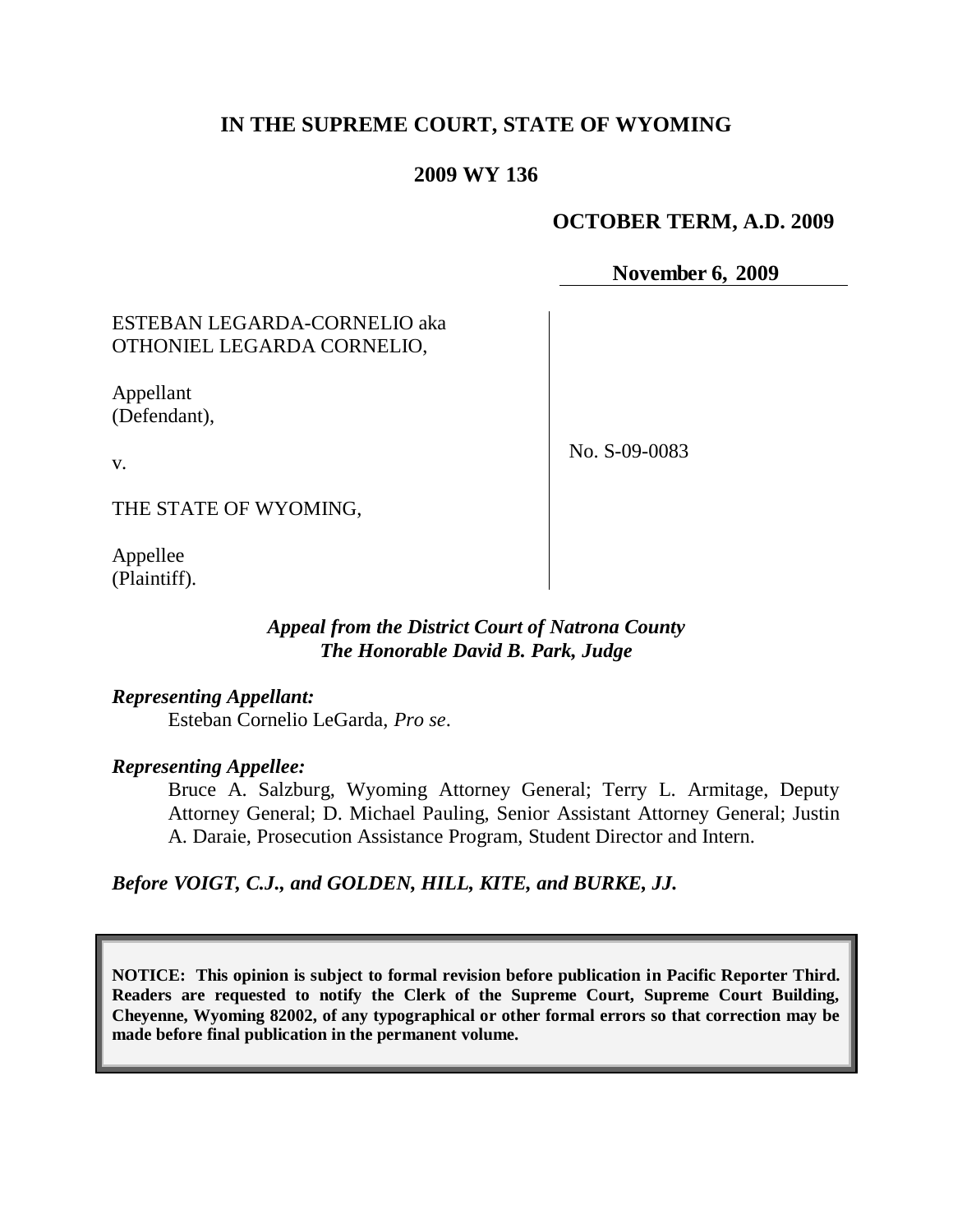### **VOIGT, Chief Justice.**

[¶1] Esteban Legarda-Cornelio (the appellant) was convicted and sentenced in state court and then in federal court for unrelated offenses. He subsequently filed a W.R.Cr.P. 35(b) motion with the state district court asking it to order that his state sentences run concurrently with his federal sentences, which motion the district court denied. The appellant appeals that denial.

## **ISSUE**

[¶2] Did the district court abuse its discretion in denying the appellant"s W.R.Cr.P. 35(b) motion?

## **FACTS**

[¶3] On December 7, 2007, the appellant entered into a plea agreement in which he pleaded guilty to escape and joyriding. The plea agreement set forth sentences of not less than two nor more than three years for escape and a one-year sentence for joyriding. These sentences were to run concurrently with one another. On February 13, 2008, at the appellant"s sentencing hearing, although not part of the formal plea agreement, the appellant requested that the district court order that his state sentences run concurrently with impending federal sentences that he believed he was likely to receive. The district court accepted the plea agreement and in response to appellant's separate request for concurrent sentences, the district court noted that it had "no objection with them being concurrent with any federal sentence imposed."

[¶4] On November 26, 2008, the appellant was sentenced in federal court for numerous offenses. The federal court ordered the federal sentences to run concurrently with one another as well as concurrently with a federal life sentence it also imposed on the appellant. The federal court made no mention of the appellant's previous state sentences; however, federal officials are now treating the federal and state sentences as running consecutive to one another. $<sup>1</sup>$ </sup>

[¶5] Following his federal sentencing, the appellant filed a W.R.Cr.P. 35(b) motion in state district court.<sup>2</sup> In the W.R.Cr.P.  $35(b)$  motion, the appellant requested that his state

 $<sup>1</sup>$  As evidence that the federal officials are treating the sentences as consecutive and not concurrent, the appellant</sup> submitted a Detainer which was sent from the United States Marshal to the Wyoming State Penitentiary which states, "Life imprisonment consecutive to State of Wyoming."

<sup>&</sup>lt;sup>2</sup> The record reflects that the appellant actually filed two separate motions with the district court pursuant to W.R.Cr.P. 35(b), one *pro se* and the other filed by his attorney. Although both motions were included in the record on appeal, it appears that the appellant only appealed from the denial of the *pro se* motion. Both motions essentially request the same relief, that the appellant"s state sentences be modified or amended to require the state sentences to run concurrently with the appellant"s federal sentences. Accordingly, our references to a motion for sentence reduction or a W.R.Cr.P. 35(b) motion will refer to the appellant's *pro se* motion.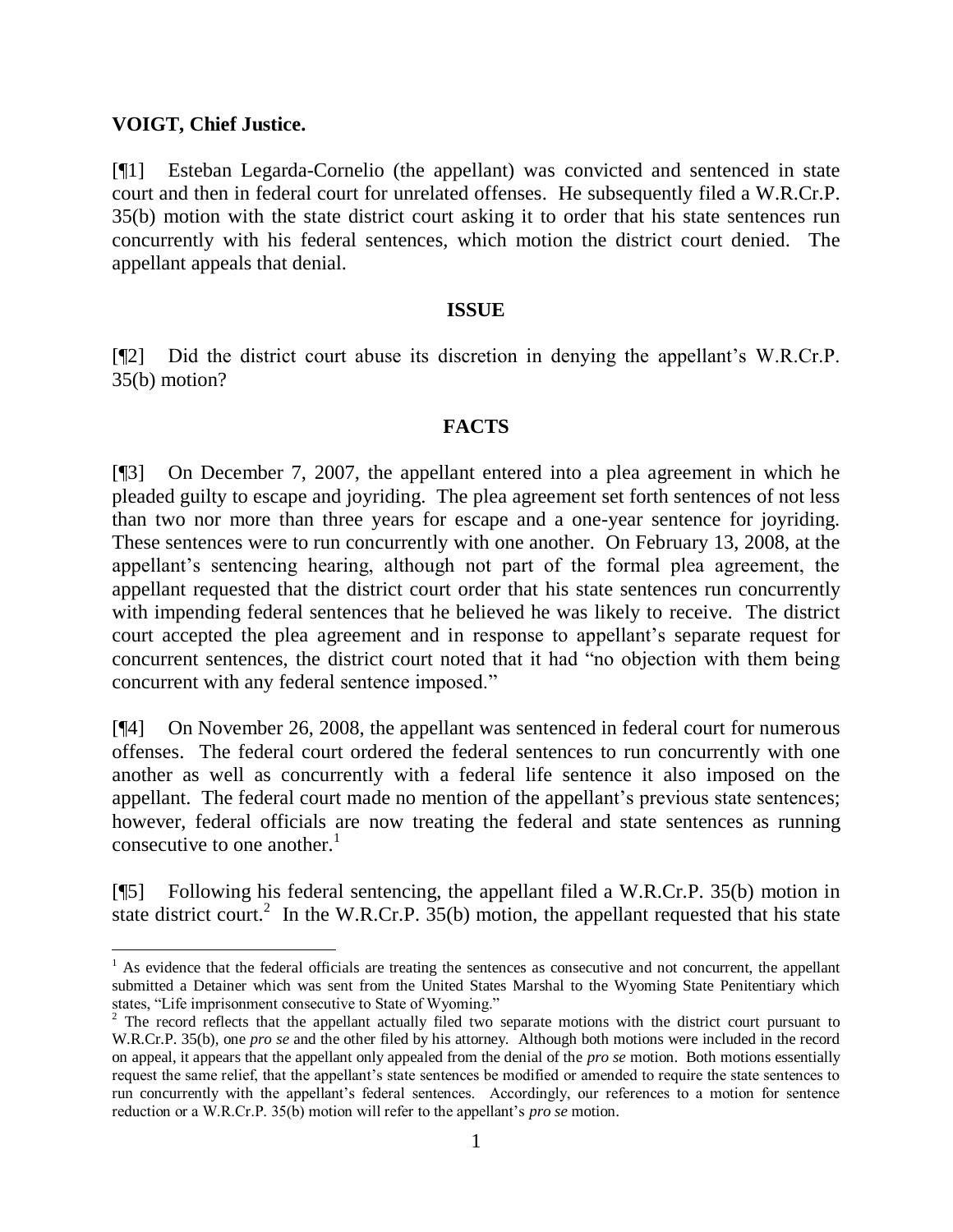sentences be ordered to run concurrently with his federal sentences as previously requested at his sentencing hearing. The appellant also included certificates of completion for various programs, demonstrating his good behavior and personal development while incarcerated. The district court denied the appellant's motion, without a hearing, noting that nothing in the record or the appellant's history justified a sentence modification. This appeal followed.

#### **STANDARD OF REVIEW**

[¶6] We have stated that the language of W.R.Cr.P. 35(b) is discretionary. *Hodgins v. State*, 1 P.3d 1259, 1261 (Wyo. 2000). "The district court has broad discretion in determining whether to reduce a defendant's sentence, and we will not disturb its determination absent an abuse of discretion." *McFarlane v. State*, 781 P.2d 931, 932 (Wyo. 1989) (citing *Mower v. State*, 750 P.2d 679, 680 (Wyo. 1988)). ""Judicial discretion is a composite of many things, among which are conclusions drawn from objective criteria; it means a sound judgment exercised with regard to what is right under the circumstances and without doing so arbitrarily or capriciously."" *Hodgins*, 1 P.3d at 1261 (quoting *Vaughn v. State*, 962 P.2d 149, 151 (Wyo. 1998)).

#### **DISCUSSION**

[¶7] The appellant makes two arguments to support his claim that the district court improperly denied his W.R.Cr.P. 35(b) motion. First, he argues that the district court abused its discretion in denying his motion because at his sentencing hearing the district court stated that it did not have a problem with his state sentences running concurrently with his impending federal sentences. Second, the appellant argues that the district court abused its discretion in denying his W.R.Cr.P. 35(b) motion because the good behavior he exhibited while he had been incarcerated justified a sentence reduction.

[¶8] Although it appears that the district court was amenable to the appellant"s request that his state sentences run concurrently with his impending federal sentences, the district court never explicitly ordered that, nor could it. We have stated that

> [i]f a defendant is subject to prosecution in more than one court, the decision regarding how the sentences will run with respect to one another should be made by the last judge to impose a sentence. The underlying rationale for this theory is that a judge cannot require a sentence to be served consecutively to a sentence that has not yet been imposed.

*Segnitz v. State*, 7 P.3d 49, 52 (Wyo. 2000). Moreover, a state district court cannot bind a federal court with such sentencing restrictions. *Bloomgren v. Belaski*, 948 F.2d 688, 691 (10th Cir. 1991) (holding that a "determination by federal authorities that [the